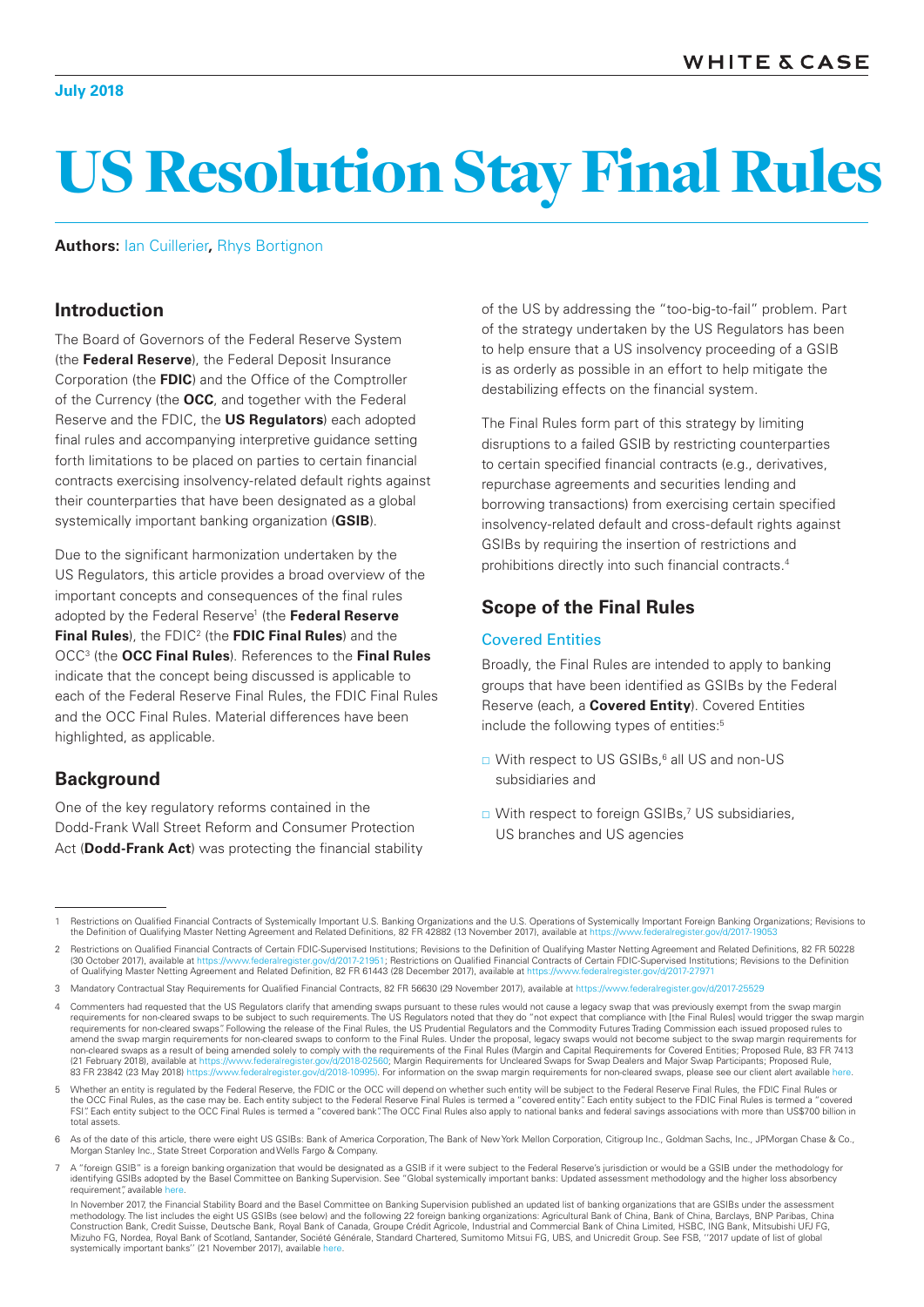#### Covered QFCs

A "qualified financial contract" (**QFC**) is defined to have the same meaning as in the Dodd-Frank Act and would include, among others, derivatives, repos, securities lending and borrowing transactions, commodity contracts and forward agreements.<sup>8</sup> This definition would also include master agreements that apply to QFCs (e.g., an ISDA Master Agreement). However, under the Federal Reserve Final Rules and the OCC Final Rules,<sup>9</sup> if a master agreement with a foreign GSIB permits transactions to be entered into at one or more US branches or US agencies of the foreign GSIB, then the master agreement will only be subject to such rules with respect to QFCs that are booked at a US branch or US agency of the foreign GSIB (i.e., are booked at a Covered Entity).

The Final Rules would apply to each QFC (1) that explicitly restricts the transfer of a QFC from a Covered Entity or explicitly provides default rights (see below) that may be exercised against a Covered Entity, (2) to which a Covered Entity is a party<sup>10</sup> and (3) that is entered into either on or after 1 January 2019 (or, if later, the date an entity becomes a Covered Entity). However, if the Covered Entity or any of its affiliates that are also Covered Entities enter into a new QFC (irrespective of whether or not it contains any default rights or transfer restrictions) with the Covered Entity's counterparty or any affiliate of its counterparty after 1 January 2019, then all existing Covered QFCs it has entered into, executed or otherwise become a party to prior to 1 January 2019 will be subject to the Final Rules (i.e., the Final Rules have a retrospective effective with respect to these QFCs). The Final Rules would cover QFCs with sovereigns and central banks. The Final Rules do not, however, apply to certain investment advisory contracts, to certain existing warrants, to QFCs that are cleared through a central counterparty (but not the client-facing leg of a cleared transaction) and to QFCs that are solely with one or more financial market utilities (broadly, entities that manage or operate certain multilateral systems that enable the transfer, clearing or settling of financial transactions).<sup>11</sup>

For the purposes of this article, each QFC subject to the Final Rules is referred to as a **Covered QFC**.

### Default Rights

The Final Rules apply to "default rights" included in a Covered QFC, which are broadly defined to include:

- a right of a party, whether contractual or otherwise, to liquidate, terminate, cancel, rescind, or accelerate an agreement or transactions thereunder, set off or net amounts, exercise remedies in respect of collateral or other credit support or property, demand payment or delivery, suspend, delay, or defer payment or performance, or modify the obligations of a party, or any similar rights and
- $\Box$  rights to alter the amount of collateral or margin that must be provided with respect to an exposure under the QFC, or any similar rights

The following rights are specifically excluded from the definition of "default rights" and are therefore not subject to the restrictions imposed by the Final Rules:

- $\square$  same-day payment netting that occurs during the life of a QFC in order to reduce the number and amount of payments each party to that QFC owes the other
- $\Box$  contractual margin requirements that arise solely from the change in value of the collateral or margin or a change in the amount of an economic exposure, except changes due to counterparty credit risk (e.g., credit rating downgrades) and
- □ with respect to the Final Rules' restriction on crossdefault rights only (see below), contractual rights to terminate without the need to show cause, including rights to terminate on demand and rights to terminate at contractually specified intervals

These rights are excluded on the basis that they are part of a party's "business-as-usual" interactions under a QFC and/ or are not related to the entry into an insolvency proceeding of a Covered Entity.

#### Implementation

Under the Final Rules, each Covered Entity would need to conform each of its Covered QFCs (1) with other Covered Entities, by 1 January 2019, (2) with certain other financial entities,12 by 1 July 2019 and (3) with all remaining counterparties, by 1 January 2020.

<sup>8</sup> See section 210(c)(8)(D) of Title II of the Dodd-Frank Act.

<sup>9</sup> The FDIC Final Rules did not include any special provisions relating to multi-branch master agreement as such provisions were not relevant to entities subject to these rules (i.e., covered FSIs).

<sup>10</sup> The Final Rules also state that a Covered Entity does not become a party to a QFC solely by acting as an agent with respect to the QFC.

<sup>11</sup> The definition of "financial market utilities" is based on the definition in the Dodd-Frank Act, but has been amended for the purposes of the Final Rules to include a broader set of entities.

<sup>12</sup> The definition of "financial counterparty" is similar to the definition of "financial end user" under the swap margin requirements for non-cleared swaps of the US Prudential Regulators. For information on these rules, please see our client alert available [here.](https://www.whitecase.com/publications/alert/prudential-regulators-and-cftc-final-margin-rules-uncleared-swaps)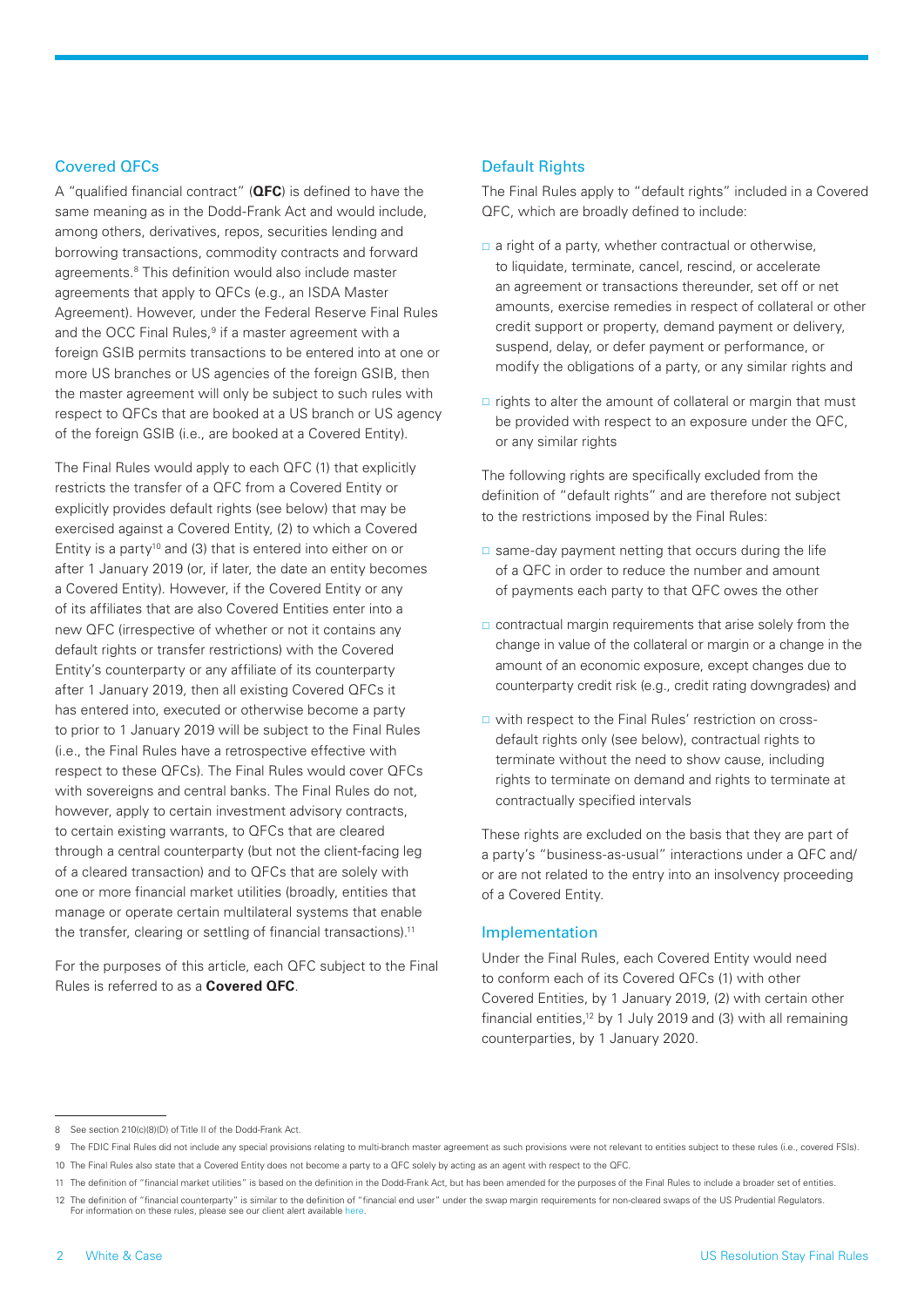# **Overview of the Final Rules**

The Final Rules are designed to achieve the following regulatory outcomes:

- $\Box$  restrict counterparties from utilizing direct default rights against Covered Entities that are subject to a resolution under the Federal Deposit Insurance Act (**FDIA**) (which governs the resolution of FDIC-insured depository institutions) or Title II of the Dodd-Frank Act as administered by the Orderly Liquidation Authority (which governs certain systemically important financial institutions) (collectively referred to as the **US Special Resolution Regimes**) and
- $\Box$  restrict counterparties from utilizing cross-default rights against Covered Entities subject to a resolution under any US or non-US insolvency regime, including the Bankruptcy Code and the FDIA13

In order to achieve these regulatory outcomes, the Final Rules (1) ensure cross-border enforcement of the US Special Resolution Regimes by requiring Covered Entities to include explicit terms in their Covered QFCs (subject to certain limited exemptions) pursuant to which the Covered Entity's counterparties agree to only exercise their direct default rights to the same extent as provided under the US Special Resolution Regimes (irrespective of whether or not such regime was enforceable in the applicable foreign jurisdiction) and (2) address concerns of the US Regulators with respect to how certain insolvency regimes deal with cross-default rights by requiring Covered Entities to include explicit terms in certain of their Covered QFCs that prohibit the Covered Entity's counterparties from exercising a range of crossdefault rights that are related, directly or indirectly, to the entry into a receivership, insolvency, liquidation, resolution or similar proceeding of an affiliate of the Covered Entity.

# **Required Contractual Provisions relating to the US Special Resolution Regimes**

Under the US Special Resolution Regimes, the FDIC is, subject to certain conditions, empowered to transfer QFCs of an entity that is in a resolution proceeding under such regimes. In order to give the FDIC sufficient time to effect such a transfer, the applicable regimes temporarily stay QFC counterparties of the failed entity from exercising termination, netting and collateral liquidation rights solely as a result of the entity's entry into resolution proceedings, the fact of its insolvency or its financial condition.

We note, however, that while Title II of the Dodd-Frank Act stays direct default and cross-default rights, the FDIA only stays direct default rights.

The concern of the US Regulators is that the FDIC may be unable to effect such a transfer under the US Special Resolution Regimes in circumstances where a court in a foreign jurisdiction does not enforce the rights of the FDIC. In order to address this concern, the Final Rules require that the terms of a Covered QFC explicitly provide that:

- $\Box$  in the event the Covered Entity becomes subject to a proceeding under a US Special Resolution Regime, the transfer of a Covered QFC from the Covered Entity to a transferee would be effective to the same extent as it would be under the US Special Resolution Regimes if the Covered QFC were governed by the laws of the US or a US state and
- $\Box$  in the event the Covered Entity or any of its affiliates become subject to a proceeding under a US Special Resolution Regime, default rights with respect to a Covered QFC that could be exercised against the Covered Entity could be exercised to no greater extent than they could be exercised under the US Special Resolution Regimes if the Covered QFC were governed by the laws of the US or a US state

This requirement does not, however, apply to a Covered QFC that (1) states that it is governed by the laws of the US or a US state and (2) the counterparty to the QFC is domiciled in the US (in the case of an individual) or organized under the laws of the US or a US state, has its principal place of business in the US or is a US branch or US agency (in the case of all other entities). This exemption reflects the fact that the US Special Resolution Regimes should already apply to such Covered QFCs and that, therefore, no additional wording is required.

By requiring the inclusion of these provisions in the terms of such Covered QFCs, the Final Rules would help to ensure that a court in a foreign jurisdiction would enforce the effect of those provisions, regardless of whether the court would otherwise have decided to enforce the US statutory provisions themselves. As a result, the US regulatory regime is effectively exported to the foreign jurisdiction through the contractual provisions in order to establish a consistent regulatory outcome.

<sup>13</sup> The US Regulators consider the Bankruptcy Code and the FDIA to be inadequate when compared to Title II of the Dodd-Frank Act as administered by the Orderly Liquidation Authority, as neither regime addresses stays of cross-default rights.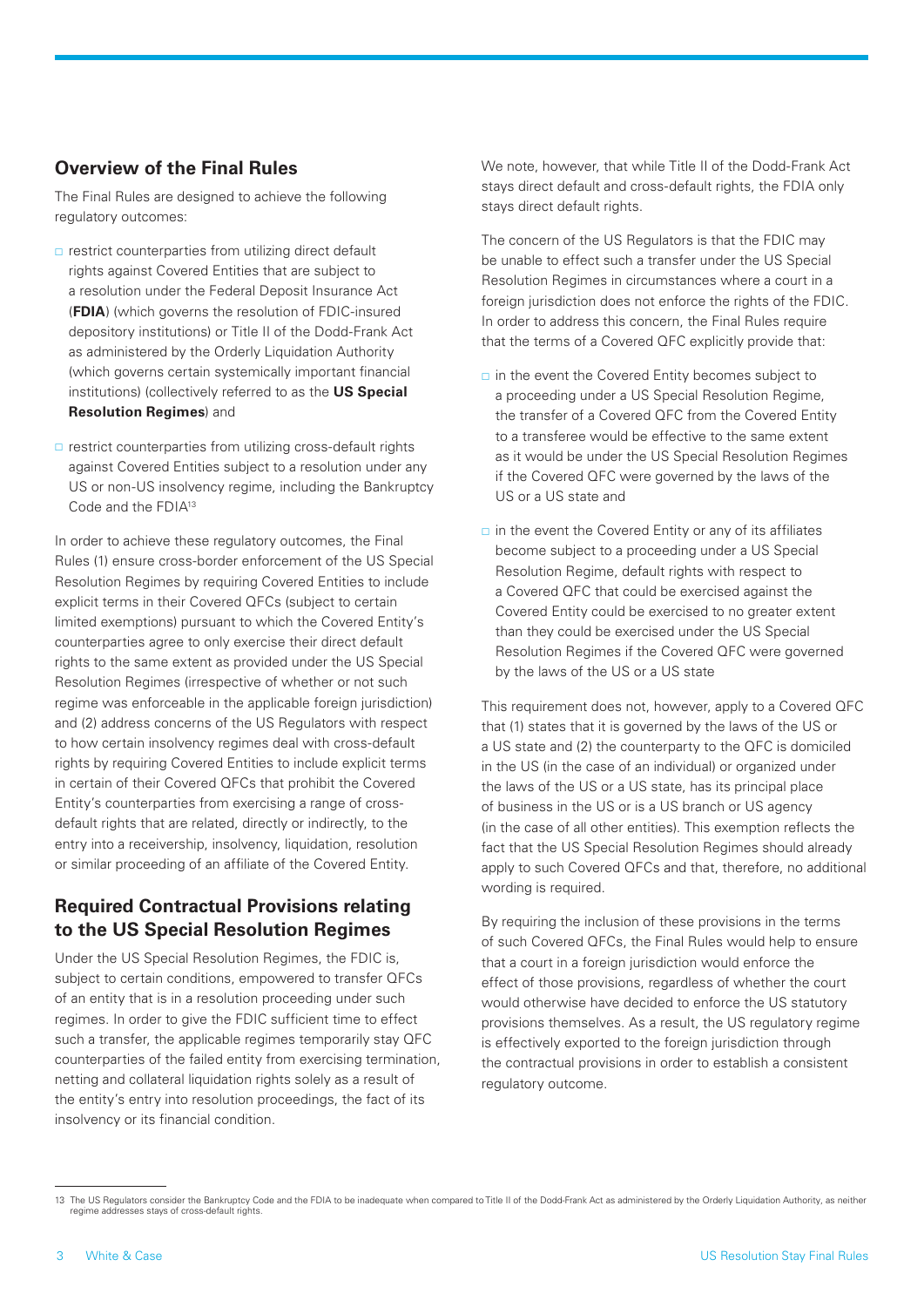# **Prohibited Cross-Default Rights**

#### General Prohibitions

Subject to the permitted creditor protections discussed below, the Final Rules prohibit a Covered Entity from entering into a Covered QFC that:

- $\Box$  allows for the exercise of any cross-default right that is related, directly or indirectly, to the entry into resolution of an affiliate of the Covered Entity or
- $\Box$  prohibits the transfer of any credit enhancement supporting a Covered QFC, along with associated interests, obligations or collateral, upon the entry into resolution of an affiliate of the Covered Entity, except where the transfer would result in the supported party being a beneficiary of the credit enhancement in violation of any law applicable to the supported party

The primary purpose of these restrictions is to facilitate the resolution of a GSIB under the Bankruptcy Code, the FDIA or a similar resolution regime. Unlike the stay and transfer provisions of Title II of the Dodd-Frank Act as administered by the Orderly Liquidation Authority, such regimes do not address one or both of the above requirements. In the case of the Bankruptcy Code, neither of the above requirements is addressed and, in the case of the FDIA, only stays of direct default rights are addressed while cross-default rights are not.<sup>14</sup>

#### Creditor Protections

The Final Rules also contain permitted creditor protections that permit creditors to exercise certain cross-default rights outside of an orderly resolution of a Covered Entity and would, therefore, not be expected to undermine such a resolution. These protections broadly include the following:

- □ exercise of default rights based on a Covered Entity's entry into a resolution proceeding and
- $\Box$  the failure of certain Covered Entities to satisfy their payment or delivery obligations under certain Covered QFCs, other contracts between the same parties to such a Covered QFC that give rise to a default under the Covered QFC or certain affiliate credit enhancements that support Covered QFCs

The Final Rules also allow for the inclusion and exercise of default rights, in limited circumstances, by a non-defaulting counterparty to certain Covered QFCs in connection with the resolution of the provider of certain affiliate credit enhancements that support such Covered QFCs, subject to various requirements (including, but not limited to, the expiration of a specified stay period).

#### Approval of Additional Creditor Protections

The Final Rules create a process by which Covered Entities seek approval from the US Regulators to include additional creditor protections that are not explicitly permitted by the Final Rules. The US Regulators noted that they expect to consult with each other when considering any such request and do not expect to arrive at different outcomes with respect to identical applications for approval of enhanced creditor protections.

# **ISDA Protocols**

If a Covered QFC has been amended in accordance with the provisions of the ISDA 2015 Universal Resolution Stay Protocol<sup>15</sup> or a new (and separate) US protocol that complies with the applicable requirements of the Final Rules, then the Covered QFC would be deemed to be compliant with the Final Rules. The scope and requirements of the protocols differ in certain respects from the Final Rules and Covered Entities and their counterparties should therefore determine which compliance method bests suits their particular circumstances—adhering to a protocol or amending the Covered QFCs on a bilateral basis in accordance with the requirements of the Final Rules.

<sup>14.</sup> The Federal Reserve and the FDIC noted that none of the provisions in their respective final rules should be construed as being intended to modify or limit, in any manner, the rights and powers of the FDIC as receiver under Title II of the Dodd-Frank Act or the FDIA, including, without limitation, the rights of the FDIC as receiver to enforce provisions of Title II of the Dodd-Frank Act or the FDIA that limit the enforceability of certain contractual provisions. The FDIC Final Rules explicitly state that its cross-default rights prohibitions and associated creditor protection provisions do not apply to proceedings under Title II of the Dodd-Frank Act.

<sup>15</sup> The ISDA 2015 Universal Resolution Stay Protocol is available [here.](https://www.isda.org/protocol/isda-2015-universal-resolution-stay-protocol/)